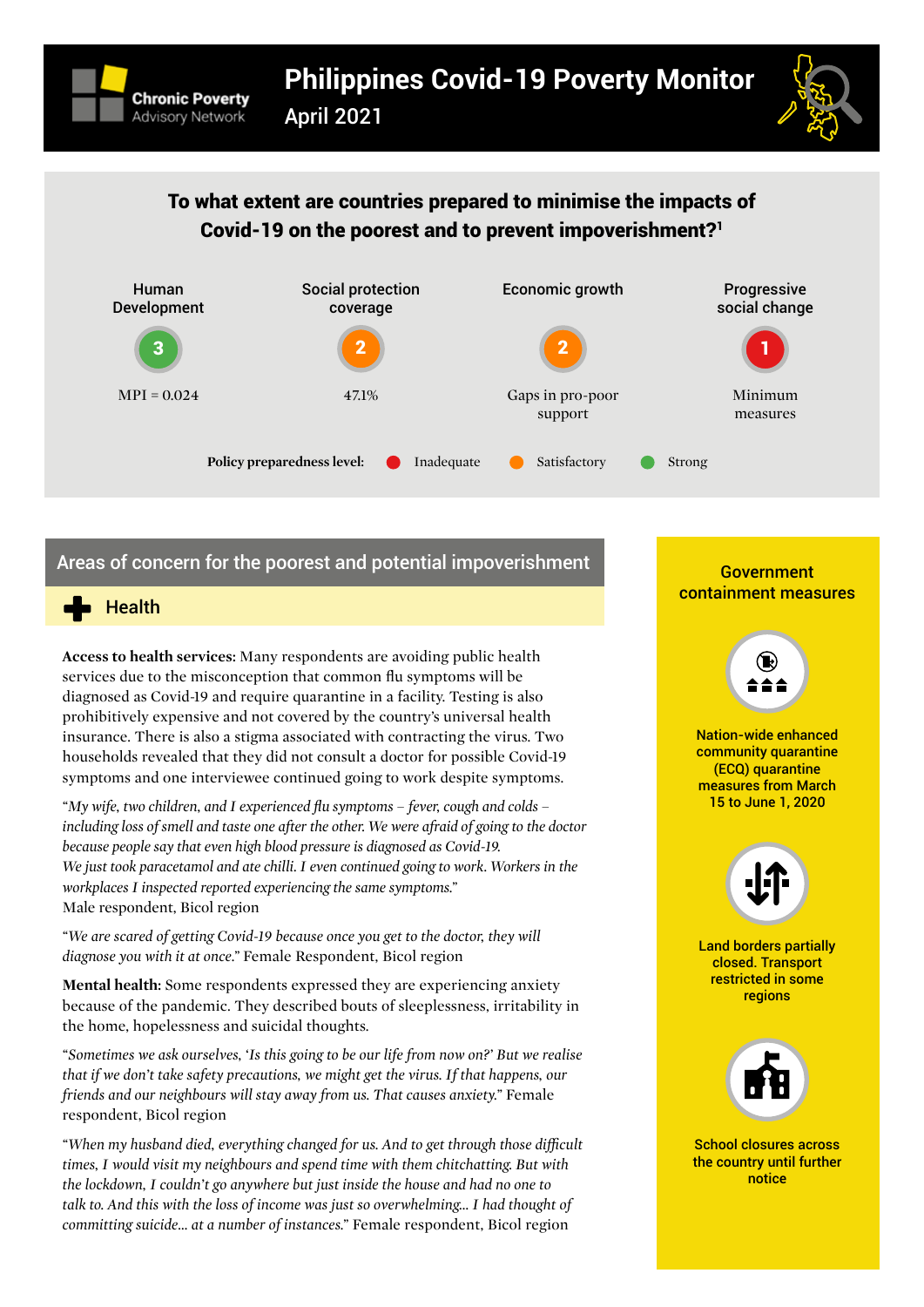#### فيجيم Food security

**Inferior food intake:** Many respondents stated that they have reduced their food expenditure. Though most respondents still eat three meals a day, protein intake has been limited, often with the cheapest fish available or from canned sardines. Some respondents reported borrowing money from family members and neighbours to maintain food security.

*"Feeding my three children on my own with a reduced income has become a challenge. I buy less rice from the market and harvest vegetables from our backyard garden. I can only afford to buy fish every now and then."* Female respondent, Soccsksargen region, Mindanao

**Increased costs of staple goods:** Many respondents in the typhoonaffected areas of the Bicol region faced increased food prices and less availability of farm produce in public markets. There was an attempt by two respondents to plant corn in the uplands in Mindanao but this was ruined by a rat infestation beginning February 2021. Soaring food prices have prompted the government to [introduce a price ceiling on meat and](https://asia.nikkei.com/Economy/Soaring-food-prices-hit-Philippine-consumers-amid-recession)  [to increase food imports](https://asia.nikkei.com/Economy/Soaring-food-prices-hit-Philippine-consumers-amid-recession).

*"Our salary didn't increase, but prices increased."* Female respondent, Bicol region

*"This is a new housing project, there are few stores to choose from and the available ones are expensive. We are unable to travel to the city centre, and there is no food delivery."* Female respondent, Soccsksargen region, Mindanao

#### \$ Economic

**Lost income from micro-businesses:** Most micro-businesses such as neighbourhood stores and tricycle transport service have seen as much as 60% drop in income due to a nationwide lockdown from 15 March to 1 June 2020. Purchases from neighbourhood stores have declined significantly, including reduced use of transport services. Only three respondents were able to start a micro-business as a result of the lockdown. As the lockdown was eased, the financial situation of many micro-businesses improved but not to pre-pandemic levels. [A study](https://www.adb.org/annual-meeting/2020/events/economic-impacts-covid19-asia)  [by the Asian Development Bank \(ADB\)](https://www.adb.org/annual-meeting/2020/events/economic-impacts-covid19-asia) from rapid surveys of micro-, small- and medium-sized enterprises indicated that 70.6% of shops in the Philippines were closed between March to April 2020 (from a sample of 1,804 enterprises). This number was the highest among other countries surveyed such as Indonesia, Thailand and Lao PDR.

*"The pandemic brought tricycle services to a halt in March [2020]. Tricycle rides started to normalise in September, but a coding scheme limited tricycle service to alternate days."* Female respondent, Bicol region.

*"We used to have a store in front of a school. It was doing well until the lockdown when we lost all our customers. We had to close the store, but we are still paying the loan we took to set up this store."* Female respondent, Bicol region.

*"I did not have work for three months from March [2020]. When work resumed under the general community quarantine, there was much less work available. I am earning only half of what I used to earn."* Female respondent, Bicol region.

**Unemployment:** For daily wage earners, the resumption of work under different levels of community quarantine has not brought back the same volume of work or amount of earnings as before the pandemic. Most respondents who lost their jobs as daily-wage earners, such as construction workers and those doing neighbourhood laundry service, have yet to find work a year after lockdown.

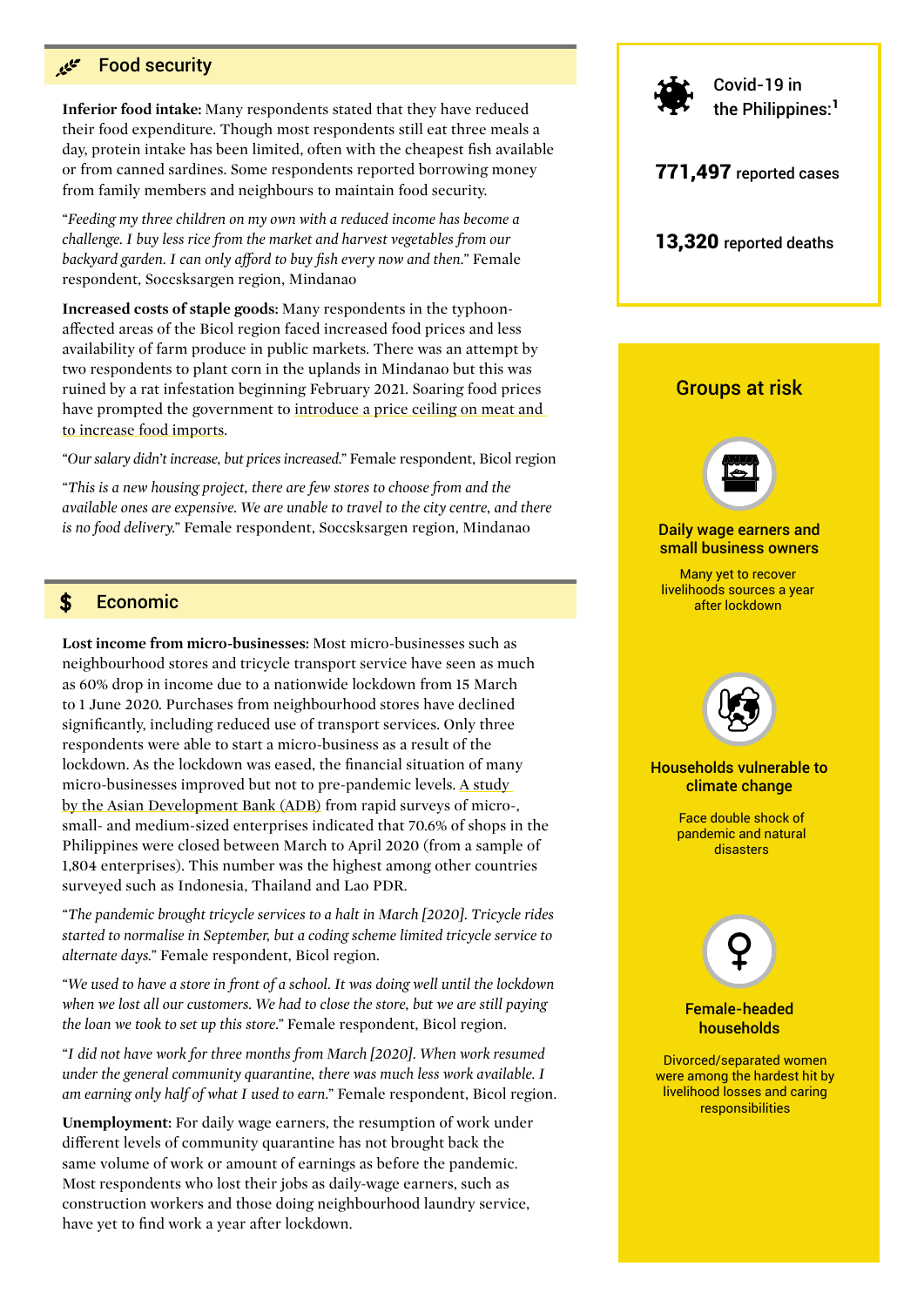*"During the lockdown, I was no longer asked to wash clothes in their homes."* Female respondent, Soccsksargen region, Mindanao

**Reduced discretionary spending:** All but three respondents reported significant changes in their food expenditures and are eating less as a consequence of their loss of income as daily-wage earners or from disruptions with their micro livelihoods. [Inflation reached 4.2% in](https://psa.gov.ph/price-indices/cpi-ir/title/Summary%20Inflation%20Report%20Consumer%20Price%20Index%20%282012%3D100%29%3A%20January%202021)  [February 2021, the highest since 2019.](https://psa.gov.ph/price-indices/cpi-ir/title/Summary%20Inflation%20Report%20Consumer%20Price%20Index%20%282012%3D100%29%3A%20January%202021) Reductions in expenditure on transportation and medicine were also noted. In the Bicol region, the impact of three strong typhoons also directed a portion of food expenditure for home repairs.

*"My budget is not the same as it was before the pandemic. In addition to my salary, I had some profit from my business. But now, I have no business and have loans to pay."* Female respondent, Bicol region

**Natural hazards and risks:** The impact of regular natural hazards added to the financial challenges faced during the pandemic. Five household heads from the Bicol region said that typhoons Rolly and Ulysses destroyed their houses. In the Mindanao area, several interviewees stated that drought and rat infestations damaged their crops. These households grappled with both the impacts of the Covid-19 virus and the destruction caused by natural disasters on their physical assets and agricultural produce at the same time.

*"The strong typhoons November to December 2020 destroyed a part of our house. We had to take another loan for house repairs."* Female respondent, Bicol region

**Loss of remittances from domestic and foreign sources:** Several households reported loss or reduction in remittances from children whose jobs were affected by the pandemic. This finding is supported by [an evaluation of the labour market impacts of Covid-19](https://www.ilo.org/wcmsp5/groups/public/---asia/---ro-bangkok/---ilo-manila/documents/publication/wcms_762209.pdf) carried out by the International Labour Organization. Remittances made up around 10% of GDP in the Philippines in 2019, the fourth largest destination for international remittances in the world and are a critical component of many households' livelihoods. One respondent's eldest son had to return to his family in the province when he lost his job during the pandemic. In another case, a daughter on vacation in the Philippines from her overseas work was caught in the global lockdown in March 2020 and was unable to go back to work in the Middle East.

*"The remittance that we receive from our son who works as a seaman was reduced as an effect of the lockdowns due to the pandemic. We used to be able to go to the market every day to buy rice and fish. We cannot afford to go to the market every day anymore."* Male respondent, Bicol region

#### 222 Social impacts

**Social interactions**: Respondents reported a lack of social interactions due to Covid-19 restrictions prohibiting social gatherings and family reunions, as well as a preoccupation with the search for incomeearning activities.

*"We used to have a place in the neighbourhood where people can hang out. Now, people go on their own. And most of the time, they are busy looking for ways to earn a living."* Male respondent, Bicol region

*"My grandchildren have not seen their parents who are working in Manila for a year now. I have also not seen my children for a year now."* Female respondent, Soccsksargen region, Mindanao

#### "Drought damaged our crops last summer. This happens every three years."

Male respondent, Soccsksargen region. Mindanao

"We lost our savings from the money that my son used to send us when he lost his job in Manila because of the pandemic."

Female respondent, Bicol region

"There are days in a week when my family waits for me to come home with my morning's earnings to buy food for lunch. If the amount is not enough for all of us to eat, the children eat first then I go out again to earn some more for a meal for my wife and myself."

Male respondent, Bicol region

"I have no budget for getting the lump on my throat checked by a doctor."

> Female respondent, Soccsksargen region, Mindanao

"We used to sell homecooked food to workers and students. Our eatery went bankrupt during the pandemic."

Male respondent, Bicol region.

"We tightened our budget on food. We're all here in one house and most of us [wage earners] don't have any job."

Female respondent, Soccsksargen region, Mindanao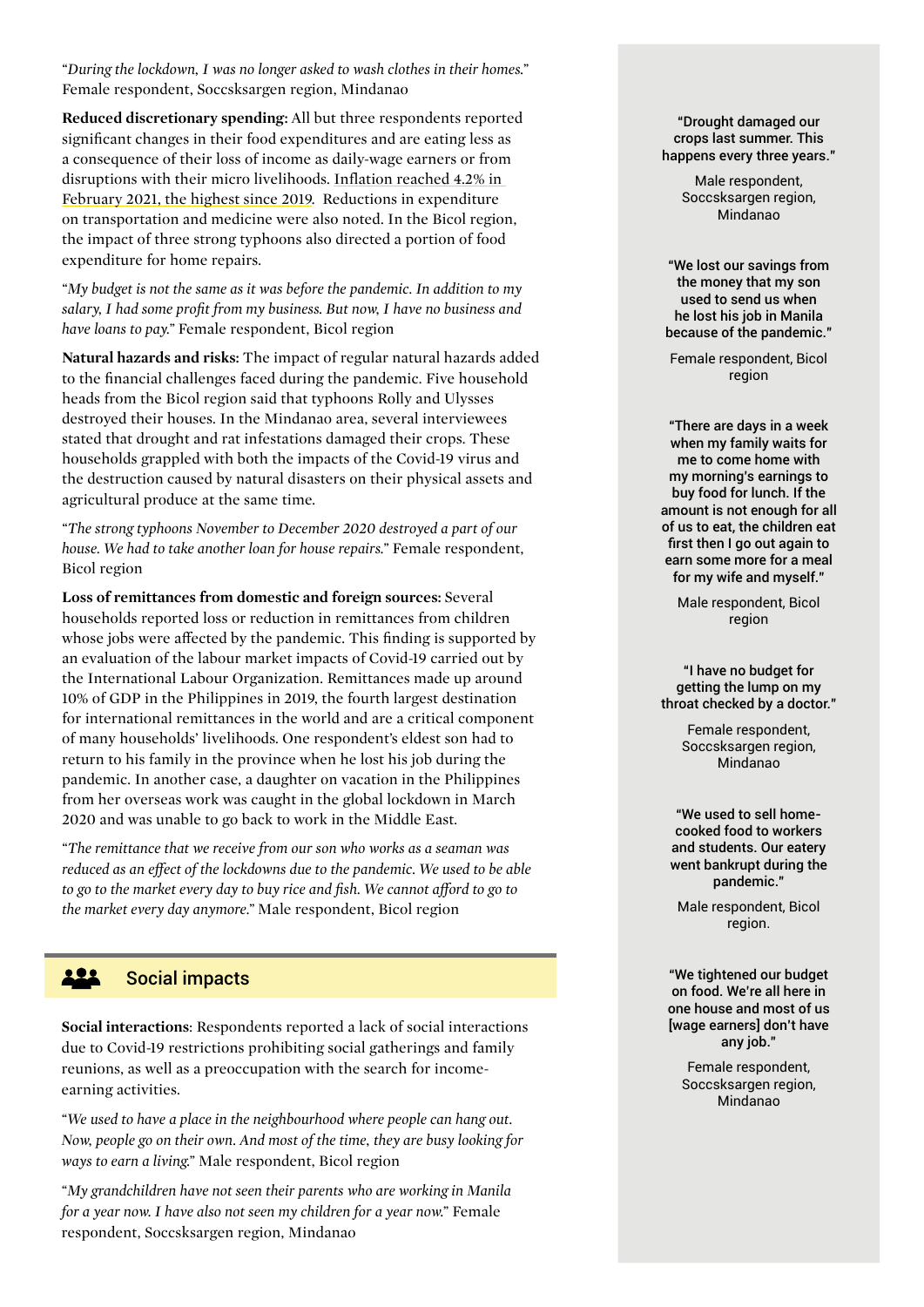## **Casual day labour Loans and credit Casual day labour**

**Casual work:** The [2020 Labor Force Survey](https://psa.gov.ph/statistics/survey/labor-and-employment/labor-force-survey/title/2020 Annual Preliminary Estimates of Labor Force Survey %28LFS%29) by the Philippine Statistical Authority reported unemployment to be at 10.4%, the highest rate reported in 15 years. Many respondents searched for day labour but lockdowns restricted their movements, particularly those in the rural areas hoping to get jobs in the cities. A few were able to resume their former casual work such as construction jobs by September 2020.

*"It was difficult because I didn't have construction projects with the pandemic. From March until September I had no construction projects. It was only in October that my good friend, who owns a construction firm, asked me to help with a project."* Male respondent, Soccsksargen region, Mindanao

*"After losing work, I now have gone back into the forest to cut small trees to make charcoal and sell these to our village market. That's how we survive now."* Male respondent, Soccsksargen region, Mindanao

*"I started a neighbourhood sundry shop during the pandemic so I can have some income."* Female respondent, Soccksargen region, Mindanao.

**Loans and credit:** Most respondents have taken out loans from money lenders and relatives, primarily for food expenditure. Some respondents are for the first time buying on credit from their local store.

*"I buy on credit from the neighbourhood store. I use my tricycle as collateral to borrow money from other people. I borrowed money from my brother. Payment for these loans has become part of my monthly expenses."* Male respondent, Bicol region

*"Sometimes, we don't have enough money to buy rice, so we buy on credit from stores or borrow money from our relatives."* Female respondent, Bicol region

## Combined coping strategies

**Combining coping strategies:** Coping strategies in sampled areas typically involve communing with other members of the village but because socialising was restricted, these had to be made in small groups. The majority of the respondents focused on finding casual work, such as laundry or construction jobs. A few respondents were able to raise livestock or venture into backyard gardening for additional income or to supplement food intake. These respondents grew malabar spinach/ basella, okra, moringa and sweet potato leaves primarily for consumption as available land was limited.

## **Government community quarantine levels3**

- **• Enhanced community quarantine (ECQ):** Limitations on movement and transportation of people, strict regulation of operating industries, provision of food and essential services and heightened presence of uniformed personnel to enforce community quarantine protocols.
- **• General community quarantine (GCQ):** Temporary measures limiting movement and transportation, regulation of operating industries and presence of uniformed personnel to enforce community quarantine protocols.
- **• Modified Enhanced Community Quarantine (MECQ):** The transition phase between ECQ and GCQ when the abovementioned temporary measures are relaxed and become less necessary.
- **• Modified General Community Quarantine (MGCQ):** The transition phased between GCQ and the New Normal which is defined as "emerging behaviours, situations and minimum public health standards that will be institutionalised in common or routine practices and remain even after the pandemic while the disease is not totally eradicated through means such as widespread immunization".

#### **Methodology**

CPAN country bulletins are compiled using a combination of original qualitative data collection from a small number of affected people in each country, interviews with local leaders and community development actors, and secondary data from a range of available published sources. Interviews for this bulletin were conducted in Bicol (11 respondents) and Mindanao regions (14 respondents).